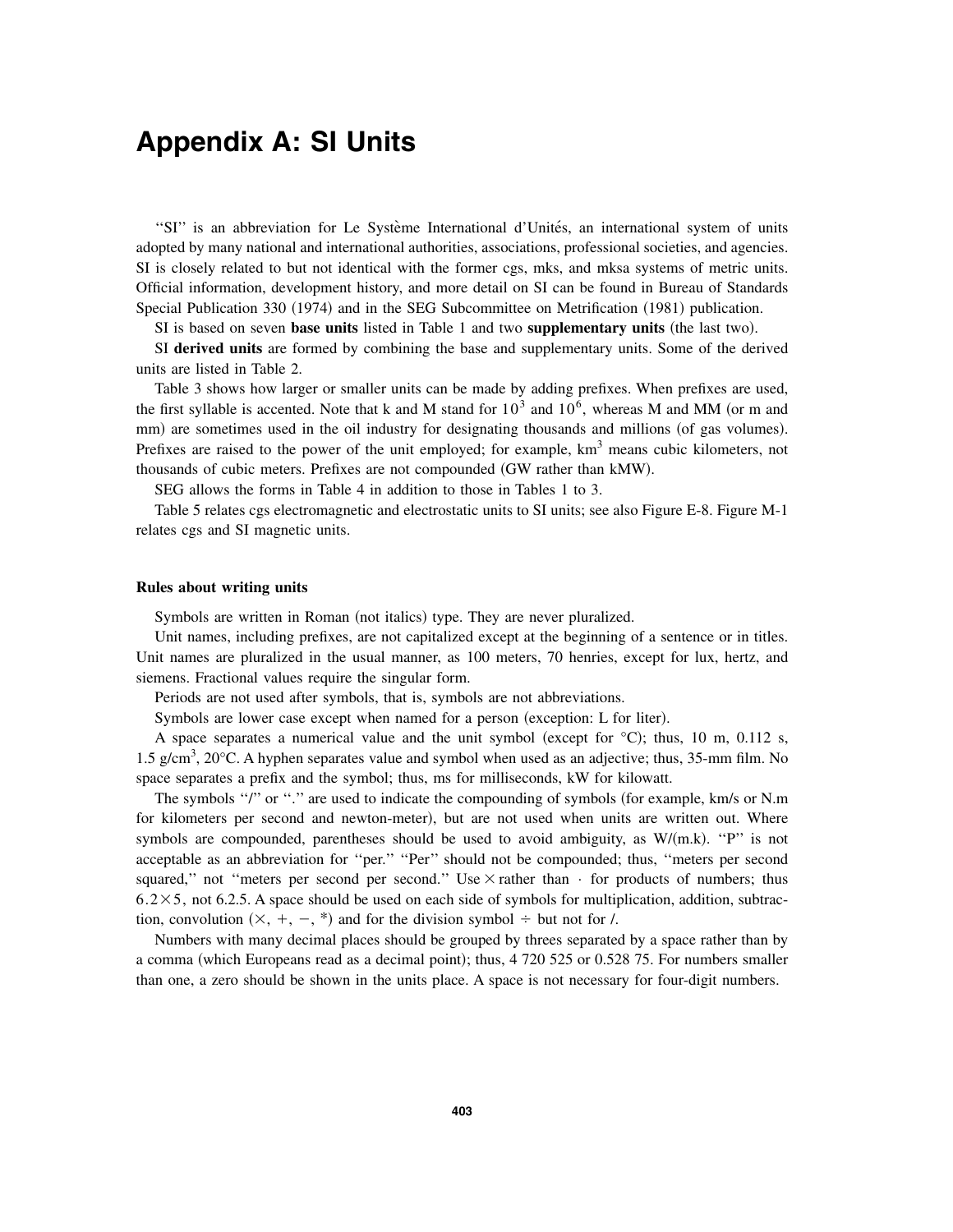| Quantity                  | SI unit        | symbol |
|---------------------------|----------------|--------|
| Length                    | meter or metre | m      |
| Mass                      | kilogram       | kg     |
| Time                      | second         | s      |
| Electric current          | ampere         | Α      |
| Thermodynamic temperature | kelvin         | K      |
| Amount of substance       | mole           | mol    |
| Luminous intensity        | candela        | cd     |
| Plane angle               | radian         | rad    |
| Solid angle               | steradian      | sr     |
|                           |                |        |

**Table 1. SI base and supplementary units.**

Note that the kilogram is not a unit of force (weight). The word *weight* is often ambiguous and its use should be avoided. The temperature unit kelvin is not *degree kelvin*.

*Squared* or *cubed* should follow unit names except for areas and volumes; thus, meter per second squared, square meter, watt per cubic meter.

The spellings *metre* and *litre* are preferred but *meter* and *liter* are the official U.S. forms of spelling. The use of *liter* as a cubic decimeter is discouraged.

| Quantity                    | Derived unit, symbol                             | Quantity                                      | Derived unit, symbol                   |
|-----------------------------|--------------------------------------------------|-----------------------------------------------|----------------------------------------|
| Absorbed dose               | gray, $Gy = J/kg$                                | Luminous flux                                 | $lumen, Im = cd.sr$                    |
| Acceleration                | meters per second<br>squared, m/s <sup>2</sup>   | Magnetizing force                             | ampere per meter,<br>A/m               |
| Activity (of radionuclides) | becquerel, $Bq = I/s$                            | Magnetic flux                                 | weber, $Wb = V.s$                      |
| Angular acceleration        | radian per second<br>squared, rad/s <sup>2</sup> | Magnetic flux density<br>Potential difference | tesla, $T = Wb/m^2$<br>volt. $V = W/A$ |
| Angular velocity            | radian per second,<br>rad/s                      | Power<br>Pressure                             | watt, $W = J/s$<br>pascal, $Pa = N/m2$ |
| Area                        | square meter, m <sup>2</sup>                     | Quantity of electricity                       | coulomb, $C = A.s$                     |
| Density                     | kilogram per cubic                               | Quantity of heat                              | joule, $J = N.m$                       |
|                             | meter, kg/m <sup>3</sup>                         | Radiant flux                                  | watt, $W = J/s$                        |
| Electric capacitance        | farad, $F = A.s/V$<br>$=C/V$                     | Radiant intensity                             | watt per steradian,<br>W/sr            |
| Electric charge             | coulomb, $C = A/s$                               | Specific heat capacity                        | joule per kilogram kel-                |
| Electrical conductance      | siemens, $S = A/V$                               |                                               | vin, J/kg.K                            |
| Electric field strength     | volt per meter, V/m                              | <b>Stress</b>                                 | pascal, $Pa = N/m2$                    |
| Electric inductance         | henry, $H = V \cdot s/A =$<br>Wb/A               | Thermal conductivity                          | watt per meter kelvin,<br>W/m.K        |
| Electric potential          | volt, $V = W/A$                                  | Torque                                        | newton meter (not                      |
| Electric resistance         | ohm, $\Omega = V/A$                              |                                               | joule)                                 |
| Electromotive force         | volt, $V = W/A$                                  | Velocity                                      | meter per second, m/s                  |
| Energy                      | joule, $J = N.m$                                 | Viscosity, dynamic                            | pascal second, Pa.s                    |
| Entropy                     | joule per kelvin, J/K                            | Viscosity, kinematic                          | square meter per sec-                  |
| Force                       | newton, $N = \text{kg.m/s}^2$                    |                                               | ond, $m^2/s$                           |
| Frequency                   | hertz, Hz=I/s                                    | Voltage                                       | volt, $V = W/A$                        |
| Illuminance                 | lux, $lx = lm/m2$                                | Volume                                        | cubic meter, m <sup>3</sup>            |
| Luminance                   | candela per square                               | Wavenumber                                    | per meter, I/m                         |
|                             | meter, cd/m <sup>2</sup>                         | Work                                          | joule, $J = N.m$                       |

## **Table 2. SI derived units.**